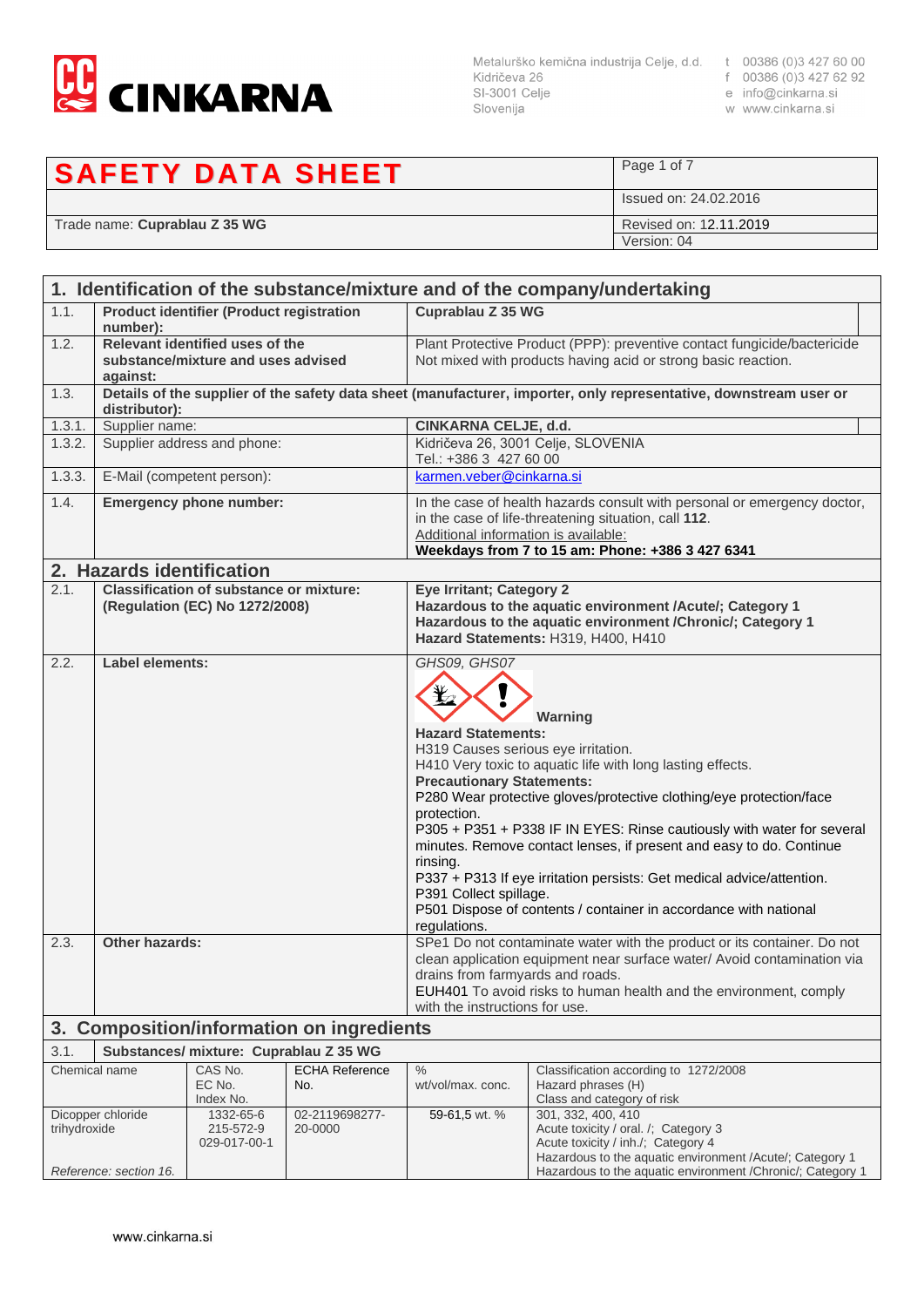Trade name: **Cuprablau Z 35 WG**

 $\Gamma$ 

|                                | 4. First aid measures                                                                             |                                                                                                                                                                                                                                                                                                                                                                                                                                                                                                                                                                                                                                            |
|--------------------------------|---------------------------------------------------------------------------------------------------|--------------------------------------------------------------------------------------------------------------------------------------------------------------------------------------------------------------------------------------------------------------------------------------------------------------------------------------------------------------------------------------------------------------------------------------------------------------------------------------------------------------------------------------------------------------------------------------------------------------------------------------------|
| 4.1.                           | <b>Description of first aid measures:</b>                                                         | General measures: poisoning symptoms may take several hours to occur;<br>therefore a close medical observation for at least 48 hours after the<br>accident is recommended.<br>Prevent further contact with the product (inhalation of dust, mist or<br>vapour). Patient is immediately removed from the contaminated area into<br>fresh air or into well - ventilated area and protect him from the cold or<br>heat. In case of unconsciousness place him in unconscious position (on<br>the left side). In case of respiratory arrest and / or cardiac arrest -<br>according to the basic process: release of the airways, preferably not |
|                                |                                                                                                   | administered artificial respiration by mouth - gain automatic defibrillator<br>and started with external cardiac massage. Call medical support and<br>submit original packaging with the label.                                                                                                                                                                                                                                                                                                                                                                                                                                            |
|                                | Inhalation:                                                                                       | The patient is immediately removed from the contaminated area to fresh<br>air. If the patient cough, has shortness of breathes or has a burning<br>sensation in the mouth, throat or chest, seek medical help immediately.                                                                                                                                                                                                                                                                                                                                                                                                                 |
|                                | Skin contact:                                                                                     | Remove contaminated clothing and shoes. Thoroughly wash the affected<br>parts of the body with water and soap. If the skin irritation occurs and<br>persists, seek medical attention.                                                                                                                                                                                                                                                                                                                                                                                                                                                      |
|                                | Eyes/mycosis contact:                                                                             | Using the thumb and forefinger open up eye lids and rinse the opened<br>eye for 15 minutes under running water or physiological saline. Contact<br>lenses should be removed immediately. If irritation and redness persist,<br>seek medical attention.                                                                                                                                                                                                                                                                                                                                                                                     |
|                                | Ingestion:                                                                                        | Wash out mouth with water and drink 2-3 dl water, WARNING! Do not<br>induce vomiting. If patient is not completely conscious, don't give<br>something to drink nor induce vomiting. Seek medical attention.                                                                                                                                                                                                                                                                                                                                                                                                                                |
| 4.2                            | Most important symptoms and effects,<br>acute and delayed:                                        | Various tests indicate possible occurrence of nausea, abdominal cramps<br>and vomiting due to stomach irritation. Symptoms of being exposed to<br>high concentrations of copper are hepatic toxicity, neurological disorders<br>(but no adverse effect on the distribution in the tissues), rapid heart rate,<br>lower blood pressure, cardiovascular collapse and unconsciousness.<br>Even workers with forty years of service don't seem to be affected with<br>lung injury.                                                                                                                                                             |
| 4.3.                           | Indication of any immediate medical<br>attention and special treatment needed:                    | Establish and maintain the necessary vital functions. In case of larger<br>consumption of preparation, gastric lavage is needed. There is no specific<br>antidote. Treatment is symptomatic.                                                                                                                                                                                                                                                                                                                                                                                                                                               |
|                                | 5. Firefighting measures                                                                          |                                                                                                                                                                                                                                                                                                                                                                                                                                                                                                                                                                                                                                            |
| 5.1.                           | <b>Extinguishing media</b>                                                                        |                                                                                                                                                                                                                                                                                                                                                                                                                                                                                                                                                                                                                                            |
|                                | Appropriate media:                                                                                | Use dry extinguishing media, carbon dioxide CO <sub>2</sub> or foam. Water is only<br>used in the dispersed state.                                                                                                                                                                                                                                                                                                                                                                                                                                                                                                                         |
|                                | Inappropriate media:                                                                              | Don't use direct water jet.                                                                                                                                                                                                                                                                                                                                                                                                                                                                                                                                                                                                                |
| 5.2.                           | Specific hazards arising from the substance<br>or mixture:                                        | In the case of fire – hydrogen chloride and oxides of copper may form.<br>Never rinse the contaminated soil with water. Water from the fire should<br>not be allowed to enter drain systems or watercourses. It should be<br>separately collected and disposed of at an appropriately regulated landfill,<br>in accordance with the applicable Rules of the disposal of hazardous<br>waste.                                                                                                                                                                                                                                                |
| 5.3.                           | <b>Advice for firefighters:</b>                                                                   | n.a.                                                                                                                                                                                                                                                                                                                                                                                                                                                                                                                                                                                                                                       |
| 6. Accidental release measures |                                                                                                   |                                                                                                                                                                                                                                                                                                                                                                                                                                                                                                                                                                                                                                            |
| 6.1.                           | Personal precautions protective equipment<br>and emergency procedures                             |                                                                                                                                                                                                                                                                                                                                                                                                                                                                                                                                                                                                                                            |
| 6.1.1.                         | For non-emergency persons:                                                                        | See section 6.3.2                                                                                                                                                                                                                                                                                                                                                                                                                                                                                                                                                                                                                          |
| 6.1.2.                         | For emergency responders:                                                                         | See section 4.1                                                                                                                                                                                                                                                                                                                                                                                                                                                                                                                                                                                                                            |
| 6.2.                           | <b>Environmental precautions:</b>                                                                 | Potential for water contamination - inform the competent services.                                                                                                                                                                                                                                                                                                                                                                                                                                                                                                                                                                         |
| 6.3.                           | Methods and material for containment and<br>cleaning:                                             |                                                                                                                                                                                                                                                                                                                                                                                                                                                                                                                                                                                                                                            |
| 6.3.1.                         | Appropriate spillage retaining techniques<br>(fencing, covering drains, retaining<br>procedures): | In the case when the product is mixed with water – prevent (product cover<br>with soil or other absorbent materials) the spread into the underground<br>drainage pipe system or streams.                                                                                                                                                                                                                                                                                                                                                                                                                                                   |
| 6.3.2.                         | Appropriate cleaning procedures                                                                   |                                                                                                                                                                                                                                                                                                                                                                                                                                                                                                                                                                                                                                            |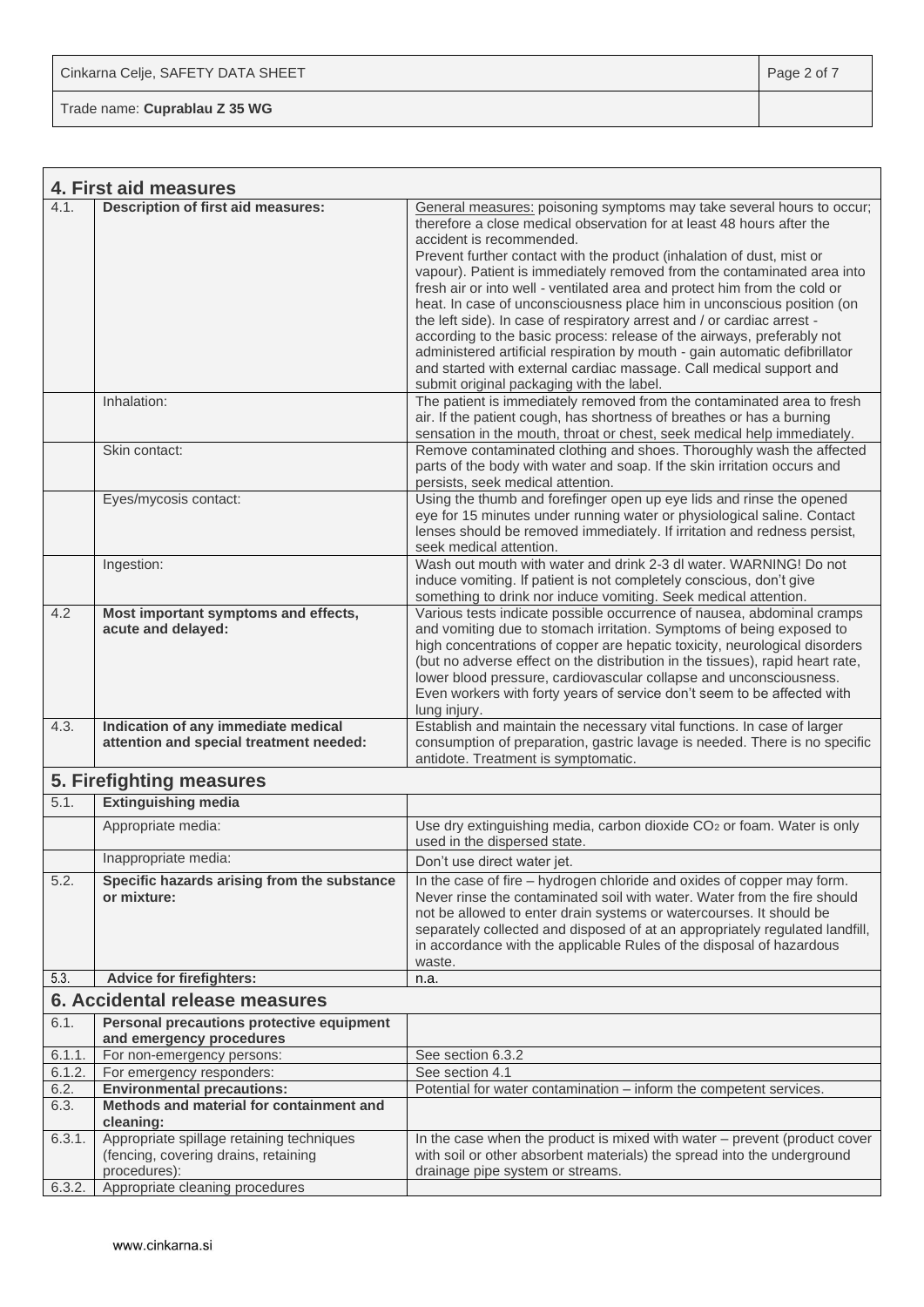|        | Neutralization techniques                                             | Cover the product with soil, peat of other neutral absorbent material.                                                                        |
|--------|-----------------------------------------------------------------------|-----------------------------------------------------------------------------------------------------------------------------------------------|
|        | Decontamination techniques                                            | Spillage: protect the affected area; danger warnings must be placed in                                                                        |
|        |                                                                       | order to protect the contaminated area; notify responsible authorities                                                                        |
|        |                                                                       | about the existing danger; withdraw all workers against the direction of                                                                      |
|        |                                                                       | the wind; use personal protective equipment (as described in 8.2.2); call                                                                     |
|        |                                                                       | the relevant Center for more information.                                                                                                     |
|        | Absorbent materials                                                   | Neutral absorbent materials: soil, turf, sand or other absorbent material.                                                                    |
|        | Cleaning techniques                                                   | In the case of spillage pick up the product with a shovel and place it into a                                                                 |
|        |                                                                       | clean and labeled container with a fully sealable lead. Do not breathe in                                                                     |
|        |                                                                       | the dust. If the product can not be re-used it should be disposed of in                                                                       |
|        |                                                                       | accordance with the applicable Rules of the disposal of hazardous waste.                                                                      |
|        |                                                                       | If the product is mixed with absorbent material in moisture soil, it should                                                                   |
|        |                                                                       | be mechanically removed like hazardous waste. We use personal                                                                                 |
|        |                                                                       | protective equipment (read 8.2.2).                                                                                                            |
|        |                                                                       | After work the soil and dirty objects area is washed with water and                                                                           |
|        | Sucking techniques                                                    | detergent. Waste water should not enter drain systems or watercourses.<br>Use industrial vacuum cleaner for dry cleaning - wet and dry vacuum |
|        |                                                                       | cleaners (with a brush, with adapter for dust).                                                                                               |
|        | Required equipment for retaining /cleaning                            | The equipment used depends on the type and extent of contamination.                                                                           |
|        |                                                                       | General equipment: tank, neutral absorbent material, shovel and foil to                                                                       |
|        |                                                                       | prevent dusting. Cleaning is carried out under supervision of experts.                                                                        |
|        |                                                                       | Usually fire management intervention is supervising.                                                                                          |
| 6.3.3. | Inappropriate cleaning or retaining techniques                        | Retention in the direction of the wind; rinsing with water before the                                                                         |
|        |                                                                       | product is mechanically removed; using the detergent with an acid                                                                             |
|        |                                                                       | reaction.                                                                                                                                     |
| 6.4.   | <b>Reference to other sections:</b>                                   | Not required.                                                                                                                                 |
|        | 7. Handling and storage                                               |                                                                                                                                               |
| 7.1.   | <b>Precautions for safe handling</b>                                  |                                                                                                                                               |
| 7.1.1. | Recommendations shall be specified to:                                |                                                                                                                                               |
|        | Safe handling of substance or mixture:                                | Use in well - ventilated area. Accumulation of dust and powder should be                                                                      |
|        |                                                                       | reduced to a minimum that the concentration of dust does not exceed the                                                                       |
|        |                                                                       | limit value (point 8.1.1). Mandatory use of personal protective equipment                                                                     |
|        |                                                                       | (read section 8.2.2.). Follow instructions for safe handling of Plant                                                                         |
|        |                                                                       | Protective Product.                                                                                                                           |
|        | Prevent handling of incompatible substances or<br>mixtures:           | Follow all instructions for use and SDS.                                                                                                      |
|        | Reduce the release of the substance or mixture<br>to the environment: | Follow all instructions for use and SDS.                                                                                                      |
| 7.1.2. | General working hygiene (prohibited eating,                           | Use Personal Protective Equipment (PPE). Protective clothing must be                                                                          |
|        | drinking and smoking within working area;                             | washed after work. Likewise the person must wash hands with water and                                                                         |
|        | washing hands )                                                       | soap. Even during the break workers should wash their hands.                                                                                  |
|        |                                                                       | At the time of use you should not eat, drink or smoke.                                                                                        |
| 7.2.   | Conditions for safe storage, including any<br>incompatibilities       |                                                                                                                                               |
|        | Management of risk associated with:                                   |                                                                                                                                               |
|        | - explosive atmospheres:                                              | Unspecified.                                                                                                                                  |
|        | - corrosive substances:                                               | The product must be isolated from corrosive substances (acids, bases).                                                                        |
|        | - incompatible substances or mixtures:                                | Substances with acids / strong basic reaction.                                                                                                |
|        | - evaporation substances:                                             | Not specified.                                                                                                                                |
|        | - potential ignition sources:                                         | Unspecified.                                                                                                                                  |
|        | How to control the effects of                                         |                                                                                                                                               |
|        | - weather conditions:                                                 | Product shouldn't be exposed to rain and shouldn't be used in areas with<br>high humidity.                                                    |
|        | - ambient pressure:                                                   | Unspecified.                                                                                                                                  |
|        | - temperature:                                                        | Room temperature.                                                                                                                             |
|        | - sunlight:                                                           | Product must be separated from direct sunlight.                                                                                               |
|        | - humidity:                                                           | The product is hygroscopic.                                                                                                                   |
|        | - vibrations:                                                         | Not specified.                                                                                                                                |
|        | Securing integrity of substance or mixture by                         |                                                                                                                                               |
|        | use of:                                                               |                                                                                                                                               |
|        | - stabilizers:                                                        | Not required.                                                                                                                                 |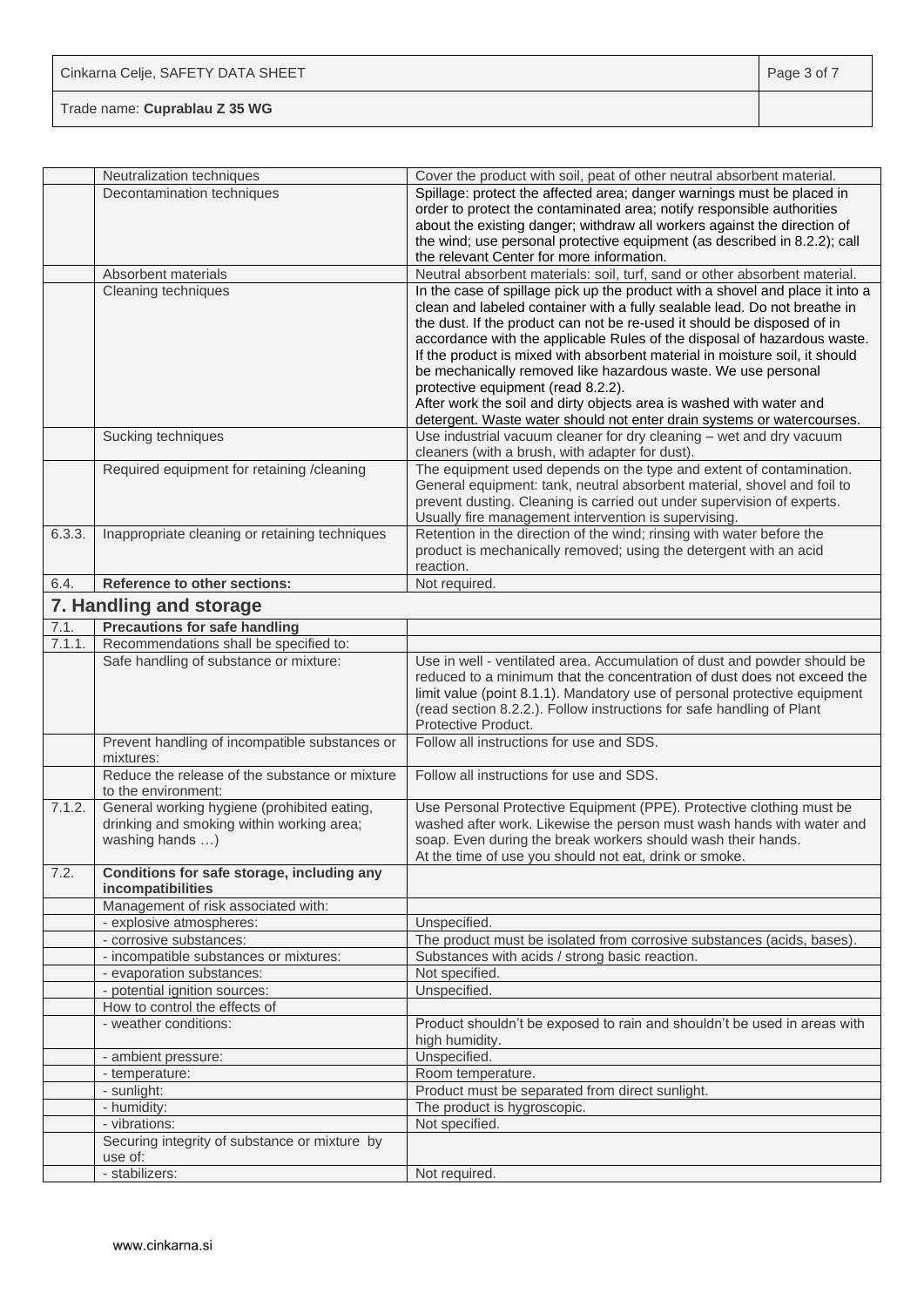| Cinkarna Celje, SAFETY DATA SHEET | Page 4 of 7 |
|-----------------------------------|-------------|
| Trade name: Cuprablau Z 35 WG     |             |

|        | - antioxidants:                                                                                 | Not required.                                                                                                                                                                                                                                                                                                                                                                                                                                                                                                                                                                    |  |
|--------|-------------------------------------------------------------------------------------------------|----------------------------------------------------------------------------------------------------------------------------------------------------------------------------------------------------------------------------------------------------------------------------------------------------------------------------------------------------------------------------------------------------------------------------------------------------------------------------------------------------------------------------------------------------------------------------------|--|
|        | Other advice including:                                                                         |                                                                                                                                                                                                                                                                                                                                                                                                                                                                                                                                                                                  |  |
|        | - ventilation requirements;                                                                     | Ventilation (local and spatial).                                                                                                                                                                                                                                                                                                                                                                                                                                                                                                                                                 |  |
|        | - specific designs for storage rooms or vessels<br>(including retention walls and ventilation): | Specific constructions are not required.                                                                                                                                                                                                                                                                                                                                                                                                                                                                                                                                         |  |
|        | - quantity limitations regarding storage<br>conditions:                                         | Limited quantities are not determined by proper storage.                                                                                                                                                                                                                                                                                                                                                                                                                                                                                                                         |  |
|        | - packaging compatibility:                                                                      | Product is compatible with the packaging.                                                                                                                                                                                                                                                                                                                                                                                                                                                                                                                                        |  |
| 7.3.   | Specific end use(s):                                                                            | Use only in accordance with instructions (point 1.2).<br>Informations for point 7 are from EFSA                                                                                                                                                                                                                                                                                                                                                                                                                                                                                  |  |
|        | 8. Exposure control/ personal protection                                                        |                                                                                                                                                                                                                                                                                                                                                                                                                                                                                                                                                                                  |  |
| 8.1.   | <b>Control parameters</b>                                                                       |                                                                                                                                                                                                                                                                                                                                                                                                                                                                                                                                                                                  |  |
| 8.1.1. | Limit values (MV):                                                                              | Copper:<br>Inhalable = 1 mg /m <sup>3</sup> ; Alveolar = 0,1 mg /m <sup>3</sup> ; Short term = 4 mg /m <sup>3</sup>                                                                                                                                                                                                                                                                                                                                                                                                                                                              |  |
|        | <b>DNEL</b>                                                                                     | Copper is an essential metal. A regulating mechanism inside the<br>organism is maintaining the balance between the amount of copper that is<br>necessary for normal physiological functioning and the amount which is<br>already harmful for the organism.<br>$ADI = 0,15$ mg Cu/kg bw/day<br>$AOEL = 0.08$ mg Cu/kg bw/day<br>NOAEL (oral, rat) = 16 mg Cu/kg bw/day                                                                                                                                                                                                            |  |
|        | <b>PNEC</b>                                                                                     | Different processes and environmental factors are affecting on copper<br>accumulation in soil such as: pH, organic matter, soil texture and cation<br>exchange capacity (CEC). The largest impact on copper accumulation<br>has locally and regional environment characteristics.<br>The risk of surface water depends on quantity of soluble copper.<br>An effect on aquatic organisms depends on water hardness, pH and<br>dissolved organic carbon.<br>Not expected that copper would spread into sewage water treatment<br>plants and effected on respiration in the sewage. |  |
| 8.2.   | <b>Exposure control</b>                                                                         |                                                                                                                                                                                                                                                                                                                                                                                                                                                                                                                                                                                  |  |
| 8.2.1. | Appropriate engineering controls:                                                               | Ventilation (local and spatial).                                                                                                                                                                                                                                                                                                                                                                                                                                                                                                                                                 |  |
| 8.2.2. | Personal protective equipment:                                                                  |                                                                                                                                                                                                                                                                                                                                                                                                                                                                                                                                                                                  |  |
|        | - respiratory protection:                                                                       | In the case of short term-exposure use respirator-dust mask standard EN<br>149, class: FFP3 protective factor 20. For prolonged or intense exposure<br>use the filtering half mask standard EN 140, with filter for particles EN<br>143, type:P3.                                                                                                                                                                                                                                                                                                                                |  |
|        | - skin protection:                                                                              | The degree of protection depends on the purpose of handling of the<br>substance. We can use protective clothing (standard EN 13688), which<br>can be washed after use and re-worn, and rubber footwear or footwear<br>protecting against chemicals (standard EN 13832-1). After work we wash<br>with water and soap.                                                                                                                                                                                                                                                             |  |
|        | - hand protection:                                                                              | Protective gloves against chemicals (standard EN 374-1) with 0.1 to 0.4<br>mm thick for disposable gloves and 0.5 to 1.0 mm thick for re-usable<br>gloves. Water and chemical resistant gloves made by neoprene or latex.<br>After work we wash hands with water and soap and protect the skin with<br>cream.                                                                                                                                                                                                                                                                    |  |
|        | - eye/face protection:                                                                          | Safety glasses to the standard EN 166.                                                                                                                                                                                                                                                                                                                                                                                                                                                                                                                                           |  |
|        | - heat radiation protection:                                                                    | There are no thermic dangers.                                                                                                                                                                                                                                                                                                                                                                                                                                                                                                                                                    |  |
|        | Other:                                                                                          | No need.                                                                                                                                                                                                                                                                                                                                                                                                                                                                                                                                                                         |  |
| 8.2.3. | Environment exposure control:                                                                   | Contamined water from fire should not be spilled into drains or<br>watercourses. We must prevent the development of dust - ensure<br>adequate ventilation. Waste should be sorted and disposed to an<br>appropriate landfill regulated under the current Rules on the disposal of<br>hazardous waste.<br>Informations for section 8 are from EFSA.                                                                                                                                                                                                                               |  |
|        | 9. Physical and chemical properties                                                             |                                                                                                                                                                                                                                                                                                                                                                                                                                                                                                                                                                                  |  |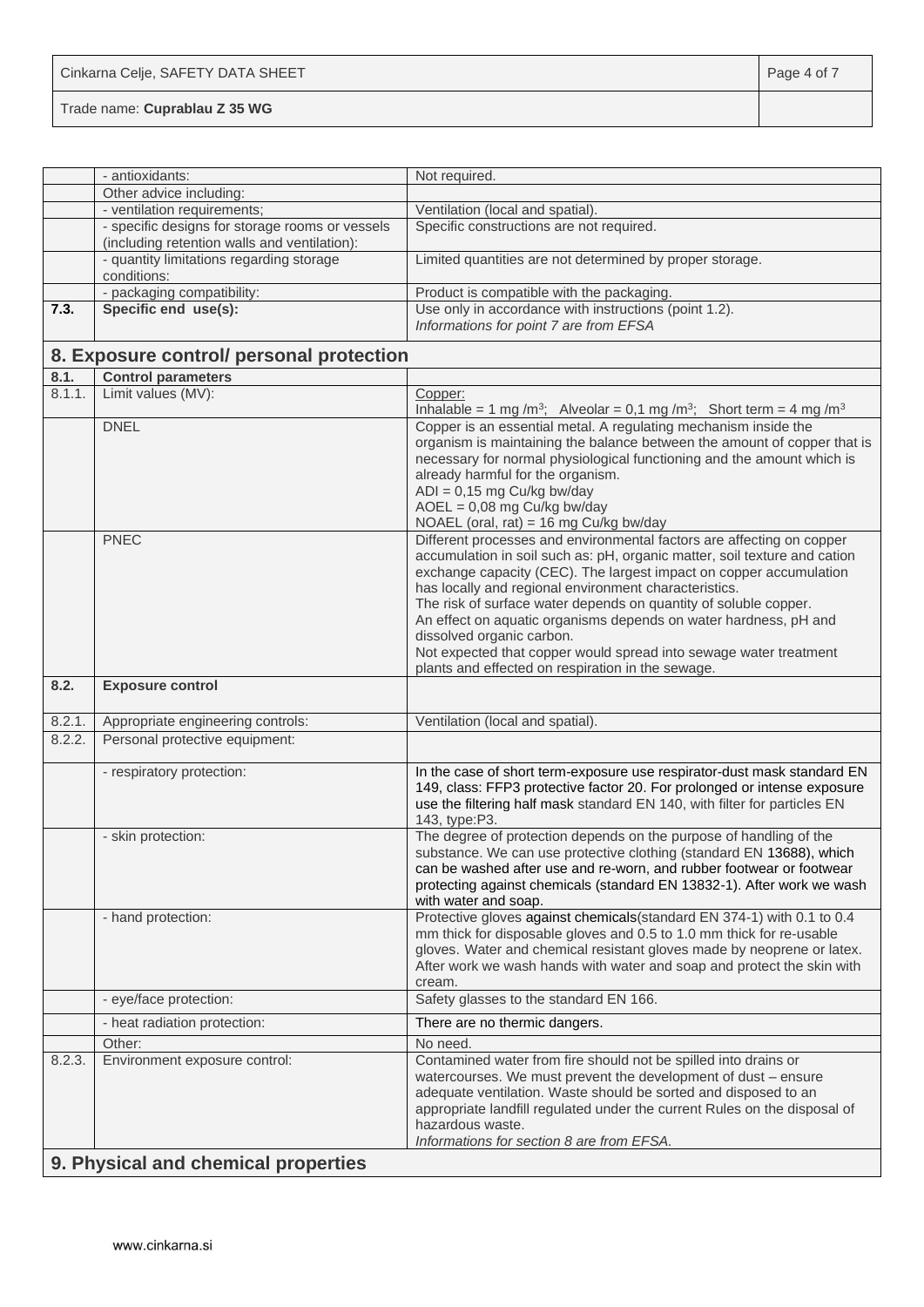| Cinkarna Celje, SAFETY DATA SHEET | Page 5 of 7 |
|-----------------------------------|-------------|
| Trade name: Cuprablau Z 35 WG     |             |

| 9.1.  | Information on basic physical and chemical<br>properties: |                                                                                                                                                                                                                                                                                                                                                                                        |
|-------|-----------------------------------------------------------|----------------------------------------------------------------------------------------------------------------------------------------------------------------------------------------------------------------------------------------------------------------------------------------------------------------------------------------------------------------------------------------|
|       | - appearance                                              | Wettable Granules (WG)                                                                                                                                                                                                                                                                                                                                                                 |
|       | - color                                                   | Green                                                                                                                                                                                                                                                                                                                                                                                  |
|       | - odor:                                                   | Odorless                                                                                                                                                                                                                                                                                                                                                                               |
|       | pH:                                                       | $8,5 - 10$ (1 % aqueous dispersions, at 20 $^{\circ}$ C)                                                                                                                                                                                                                                                                                                                               |
|       | Melting/freezing point:                                   | Decomposes before melting point > 200°C.                                                                                                                                                                                                                                                                                                                                               |
|       | Boiling point and boiling range:                          | Decomposes before boiling point > 200°C.                                                                                                                                                                                                                                                                                                                                               |
|       | Flash point:                                              | Not required (solid).                                                                                                                                                                                                                                                                                                                                                                  |
|       | Vaporization rate:                                        | Not applicable (fine powder).                                                                                                                                                                                                                                                                                                                                                          |
|       | Flammability (solid, gas):                                | Not flammable (inorganic salts are not combustible or flammable).                                                                                                                                                                                                                                                                                                                      |
|       | Upper/lower flammability or explosive limit:              | Not applicable (inorganic salts are not combustible or flammable).                                                                                                                                                                                                                                                                                                                     |
|       | Vapor pressure:                                           | Not applicable (inorganic solid compound).                                                                                                                                                                                                                                                                                                                                             |
|       | Vapor density:                                            | Not applicable (fine powder).                                                                                                                                                                                                                                                                                                                                                          |
|       | Relative density:                                         | No data                                                                                                                                                                                                                                                                                                                                                                                |
|       | Solubility:                                               | Water, at 20°C (57,39% Cu):<br>1,19 mg/L, at pH = 6,6; 101 g/L, at pH = 3,1 and 0,525 mg/L at pH = 10,1<br>Organic solvents (20°C):<br>methanol, acetone: < 8,2 mg/L; dicloromethane: < 10mg/L;<br>toluene: $< 11,0$ mg/L.<br>Data for active substance: copper oxychloride.                                                                                                           |
|       | partition coefficient: n-octanol-water                    | Not viable due to negligible solubility in water and n-octanol.                                                                                                                                                                                                                                                                                                                        |
|       | Decomposition temperature:                                | 240°C (for ca 57,39% copper).                                                                                                                                                                                                                                                                                                                                                          |
|       | Viscosity:                                                | Not required (fine inorganic powder).                                                                                                                                                                                                                                                                                                                                                  |
|       | Explosion properties:                                     | Not explosive.<br>Copper oxychloride is an inorganic salt which is stable and don't have<br>explosive properties.                                                                                                                                                                                                                                                                      |
|       | Oxidation properties:                                     | No oxidizing properties.<br>The temperature of decomposition is high as the activation energy.<br>Substance copper oxychloride is practicaly inert in oxidation conditions.                                                                                                                                                                                                            |
| 9.2.  | <b>Other information:</b>                                 | Surface tension: 72,2 mN/m at 20 °C (57,39 % Cu).<br>Informations for section 9 are from EFSA                                                                                                                                                                                                                                                                                          |
|       | 10. Stability and reactivity                              |                                                                                                                                                                                                                                                                                                                                                                                        |
| 10.1. | <b>Reactivity:</b>                                        | The product is very stable, insoluble in water, soluble in mineral acids,<br>acetic acid and ammonium hydroxide.                                                                                                                                                                                                                                                                       |
| 10.2. | <b>Chemical stability:</b>                                | Copper oxychloride is not a self-heating substance. Experience of use<br>indicates that it doesn't ignite in contact with water or evolve gases.<br>Production experience and experience in use indicate that the substance<br>is not corrosive in solid state.<br>Corrosivity for metals is possible when the substance is in the solution<br>and has low pH and high water hardness. |
| 10.3. | <b>Possible hazardous reactions:</b>                      | See section 9 and 10 (dangerous reactions is not expected).                                                                                                                                                                                                                                                                                                                            |
| 10.4. | Conditions to avoid:                                      | Moisture (product is hygroscopic) and substances with acid reaction.                                                                                                                                                                                                                                                                                                                   |
| 10.5. | Incompatible materials:                                   | Substances with acid reaction, strong acids and bases, chlorates.                                                                                                                                                                                                                                                                                                                      |
| 10.6. | <b>Hazardous decomposition products:</b>                  | Copper oxides, hydrogen chloride (in case of fire).<br>When stored and used correctly, decomposition doesn't occur.                                                                                                                                                                                                                                                                    |
|       | 11. Toxicological data                                    |                                                                                                                                                                                                                                                                                                                                                                                        |
| 11.1. | Information on toxicological effects                      |                                                                                                                                                                                                                                                                                                                                                                                        |
|       | - Acute toxicity:                                         | Acute toxicity / oral / - Not classified<br>LD 50 (rat): > 2000 mg/kg b.w. (product testing)<br>Acute toxicity / inh./; Not classified<br>LC50 (rat): $> 5,08$ mg/L air/ 4h (product testing)<br>Acute toxicity / derm./ - Not classified<br>LD 50 (rat): > 2000 mg/kg b.w. (product testing)                                                                                          |
|       | - skin corrosion/irritation:                              | <b>Not classified</b><br>Skin irritation test (rabbits): Not irritant.<br>(product testing)                                                                                                                                                                                                                                                                                            |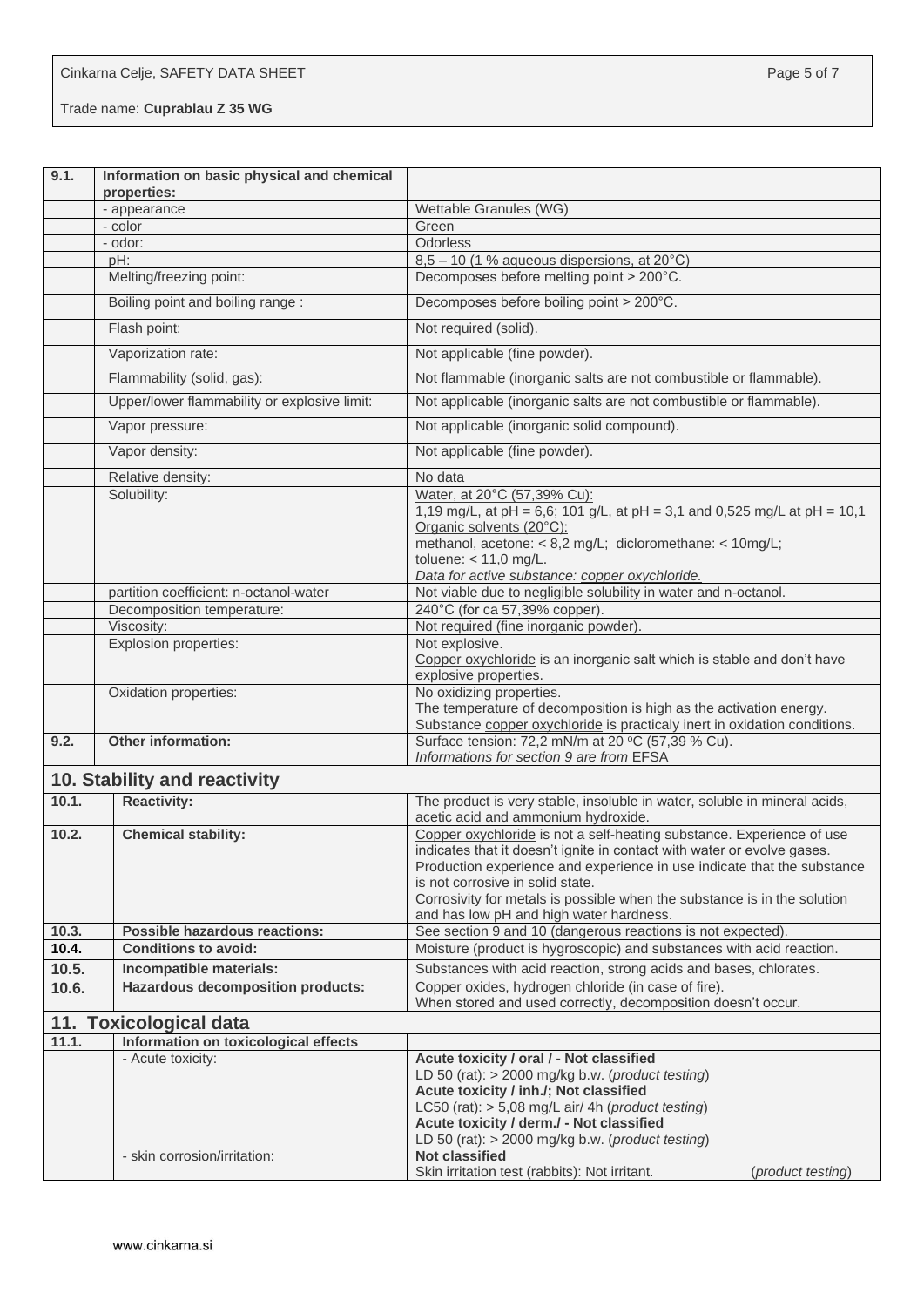| Cinkarna Celje, SAFETY DATA SHEET | Page 6 of 7 |
|-----------------------------------|-------------|
| Trade name: Cuprablau Z 35 WG     |             |

|                | - Serious eye damage/irritation:                   | <b>Eye Irritant; Category 2</b>                                                                                                         |
|----------------|----------------------------------------------------|-----------------------------------------------------------------------------------------------------------------------------------------|
|                |                                                    | Source: product testing.                                                                                                                |
|                | - respiratory or skin sensitization:               | <b>Not classified</b>                                                                                                                   |
|                |                                                    | Source: product testing.                                                                                                                |
|                | - germ cell mutagenicity:                          | <b>Not classified</b>                                                                                                                   |
|                |                                                    | Copper compounds are unlikely to be genotoxic in normal, correct use.<br><b>Not classified</b>                                          |
|                | - Carcinogenicity:<br>- Toxicity for reproduction: | Product is not toxic to reproduction - does not cause impaired fertility                                                                |
|                |                                                    | or development of defects of the fetus or offspring.                                                                                    |
|                |                                                    | NOAEL (parental, offspring): 15 mg/kg bw/day                                                                                            |
|                |                                                    | NOAEL (reproductive): 24 mg/kg bw/day                                                                                                   |
|                | - STOT - single exposure:                          | <b>Not classified</b>                                                                                                                   |
|                | - STOT - repeated exposure:                        | <b>Not classified</b>                                                                                                                   |
|                | - Inhalation hazards:                              | <b>Not classified</b>                                                                                                                   |
|                |                                                    | Informations for section 11 are from EFSA                                                                                               |
|                | 12. Ecological information                         |                                                                                                                                         |
| 12.1.          | <b>Toxicity:</b>                                   | Cuprablau Z 35 WG: Aquatic Acute toxicity, Category 1                                                                                   |
|                |                                                    | and the Aquatic Chronic toxicity, Category 1                                                                                            |
|                |                                                    | Product is classified as substance - copper oxychloride:                                                                                |
|                |                                                    | LC50 (fish, 96 h): < 1 mg/L.                                                                                                            |
|                |                                                    | LC50 (aquatic invertebrates, 48 h): 0,29 mg/L                                                                                           |
| 12.2.          | Persistence and degradability:                     | The substance copper oxychloride is persistent and not biodegradable.                                                                   |
|                |                                                    | Degradation is not expected.                                                                                                            |
| 12.3.          | <b>Accumulation in organisms:</b>                  | Tests did not show accumulation of copper in organisms.                                                                                 |
| 12.4.          | <b>Mobility in soil:</b>                           | Copper is medium-mobile. Affects the mobility of copper: pH (low acid                                                                   |
|                |                                                    | value - solubility of copper is greater); redox potential (cooper is more                                                               |
|                |                                                    | soluble in wet soils or in soils with low redox potential); microbial activity<br>and organic matter (humic substances).                |
| 12.5.          | PBT and vPvB assessment results:                   | The substance is not considered as PBT/vPvB. The substance is                                                                           |
|                |                                                    | persistent, bioaccumulation is very low. Substance is rarely an indicator of                                                            |
|                |                                                    | toxicity.                                                                                                                               |
| 12.6.          | Other adversative effects:                         | The risk to soil micro-organisms, biological wastewater treatment and to                                                                |
|                |                                                    | non-terrestrial land-based plants / organisms is low. No influence on                                                                   |
|                |                                                    | nitrification and mineralization in the soil is noticed.                                                                                |
|                |                                                    | Earthworm and other soil microorganisms:                                                                                                |
|                |                                                    | NOAEC (earthworms, 10 years): 4 kg Cu / ha / year.                                                                                      |
|                |                                                    | Birds: risk is acceptable for doses of 5 kg Cu / ha / year.                                                                             |
|                |                                                    | Copper compounds are not an endocrine disruptor in mammals.                                                                             |
|                |                                                    | Informations for section 12 are from EFSA                                                                                               |
|                | 13. Disposal considerations                        |                                                                                                                                         |
| 13.1.          | Waste treatment methods:                           | Remain product should be stored in original, labeled packaging. When the                                                                |
|                |                                                    | buyer or the final user ceases to engage with plant protection, product                                                                 |
|                |                                                    | and packaging should be submitted to an authorized collector of<br>hazardous substances in accordance with the applicable environmental |
|                |                                                    | legislation regulating the management of hazardous waste and the                                                                        |
|                |                                                    | management of packaging and packaging waste.                                                                                            |
|                |                                                    | <b>Caution:</b> Do not re-use empty containers!                                                                                         |
|                |                                                    |                                                                                                                                         |
|                | <b>14. Transport information</b>                   |                                                                                                                                         |
|                | ADR, RID, AND, IMDG, ICAO-TI/IATA-DGR              | ENVIRONMENTALLY HAZARDOUS SUBSTANCE, SOLID, N.O.S.                                                                                      |
|                |                                                    | (copper oxychloride)                                                                                                                    |
| 14.1.          | <b>UN</b> number:                                  | 3077                                                                                                                                    |
| 14.2.          | UN proper shipping (technical name if              | ENVIRONMENTALLY HAZARDOUS SUBSTANCE, SOLID, N.O.S.                                                                                      |
|                | required):                                         | (copper oxychloride)                                                                                                                    |
| 14.3           | <b>Transport hazard class:</b>                     | 9                                                                                                                                       |
| 14.4.<br>14.5. | Packaging group:<br><b>Hazard to environment:</b>  | $\overline{\mathsf{III}}$<br><b>YES</b>                                                                                                 |
|                |                                                    | ENVIRONMENTALLY HAZARDOUS SUBSTANCE, SOLID, N.O.S.                                                                                      |
|                |                                                    | (copper oxychloride)                                                                                                                    |
| 14.6.          | <b>Special precautions for user:</b>               | Avoid release to the environment. Do not breathe in the dust.                                                                           |
| 14.7.          | <b>Bulk transport by MARPOL 73/78 Annex</b>        | The product is not to be transported in bulk.                                                                                           |
|                | II and IBC Code:                                   |                                                                                                                                         |
|                |                                                    |                                                                                                                                         |